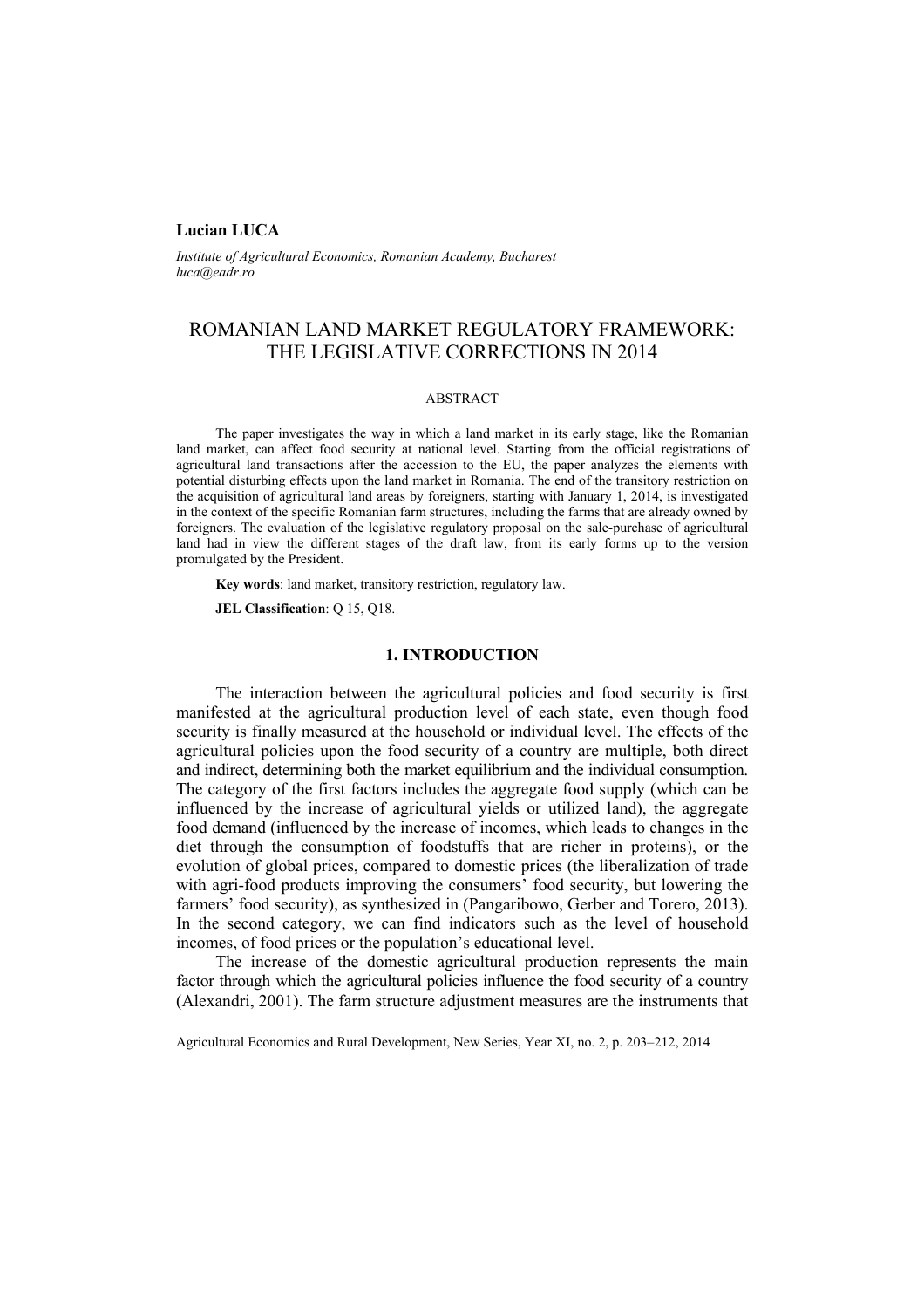have the potential to bring about a durable solving up of the agricultural supply problems, through the support to the increase of the physical and economic farm size, according to the evolution of the technologies used in agricultural production. In this context, the land market has a decisive role in farm consolidation, both by the sale-purchase transactions of agricultural land and by the land lease transactions.

### **2. STATE OF KNOWLEDGE**

Recent studies on Romania's agriculture and the agriculture of the other EU member States highlight the wide variation of the farmland prices and of the rent values across the EU countries, under the impact of the EU subsidies and of their allocation modalities in different countries. Among the determinants of the farmland value, the following can be mentioned: agricultural commodity prices, infrastructure development, the urban pressure, as well as the land market regulations, i.e. the period of the leasing contracts, the level of taxes on land and on land transactions and last but not least, the subsidies granted under the Common Agricultural Policy (CAP) (Swinnen *et al*., 2013). As a tendency, certain analysts consider that maintaining the present agricultural subsidy system in the EU is responsible for the strong increase of farmland prices, at least in the countries that joined the European Union in 2004. In this context, the role of the transitory restrictions benefiting these countries, in general for a period of 7 years from the moment of accession, is rather considered as a non-determining factor in the evolution of land prices after the accession, as the specific conditions for land acquisition by the local physical and legal entities has proved to be more important (Swinnen and Vranken, 2010).

### **3. MATERIAL AND METHOD**

The main difficulty in the analysis of the land market evolution in Romania is the scarcity of data on the agricultural land transactions (Luca, 2011), which turn into a challenge the activity of data collection necessary for the assessment of some essential indicators of the land market, such as the volume of transactions and the agricultural land prices, in the absence of official data that would make it possible the realization of this kind of analysis.

The analysis of the estimated evolutions of the land market in Romania is completed in the present paper by an analysis of the legal provisions referring to the regulation of the land sale-purchase activity.

# **4. RESULTS AND DISCUSSIONS**

The discussion about the Romanian land policy efficiency cannot overlook that generally, the land policy must be correlated with the farm structure policy. If the farm structure policy has established one objective (for example, reaching an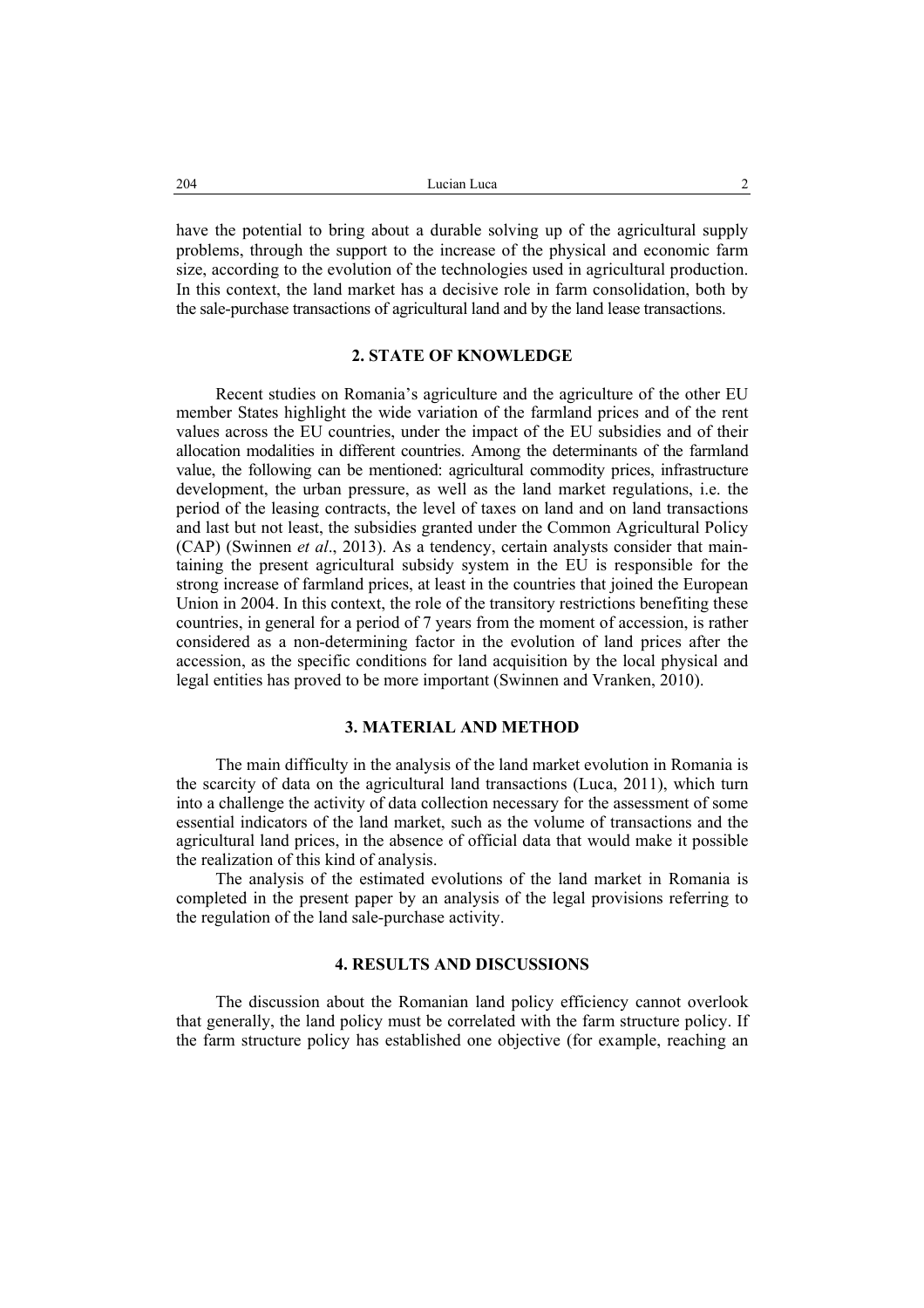equilibrium between the large and small farms), the establishment of a land management agency would prove to be necessary, so as to correct the effects of the simple operation of the land market. For an efficient intervention on the land market, it is necessary that such an agency is given the pre-emption right on the purchase of the agricultural land areas put up for sale by their owners. By the preemption right utilization, the agency can contribute to the setting up or maintaining the farmers, to farm size increase, to maintaining the equilibrium between different types of farms and to discouraging land speculation (through applications for price re-examination in the case in which it is too high compared to the market value).

However, a land management agency, which would have the right for intervention on the land market, represents a sophisticated institution, which could be successful only if the state's interests and those of the farmers converge, as expressed in the debates and decisions between the interested parties in the land distribution, through the participation of the Government (representatives of the agricultural and fiscal sectors), of local public authorities (representatives of the mayors' associations and county councils), of farmers' associations (Agricultural Chambers eventually) and of the environment protection associations.

### **4.1. The Romanian land market operation**

The Romanian land market started its official operation with the reforming of the whole agricultural sector in the second half of the 1990s, when Law 54/1998 on the juridical circulation of land was adopted. The data collected in the period 1998- 2005 represent, for the moment, the only official data on the land market in Romania. According to these data, 308 thousand contracts for land sale – purchase outside the built-up areas of localities were registered in the period 1998-2005. The total sold land areas reached 513 thousand ha (Luca, Cionga and Giurca, 2013). Law no. 247/2005 on the reform in ownership and justice repealed Law 54/1998, replacing it by the provisions of Title  $X -$ The juridical land circulation.

After a three-year break, the centralization of data on agricultural land transactions was resumed in the year 2009 by the National Cadastre and Land Registration Agency (NCLRA). Thus, the situation of transactions presented in Figure 1 puts into evidence the increase of the volume of transactions after the accession to the EU, initially facilitated by the optimism of the years of the real estate boom and subsequently stimulated by the land purchase by foreign capital firms.

The land prices for the land outside the built-up areas of localities (agricultural land with different utilizations – arable, pastures, hayfields, vineyards, orchards) doubled on the average in the year 2005 (from 427 euro/ ha in 2004 to 884 euro/ha in 2005).

Starting with the year 2008, the only official information source on the agricultural land prices is represented by the expertise studies on the assessment of the circulation value of immovable assets, realized by local evaluators at the order of the National Union of Public Notaries from Romania (NUPNR).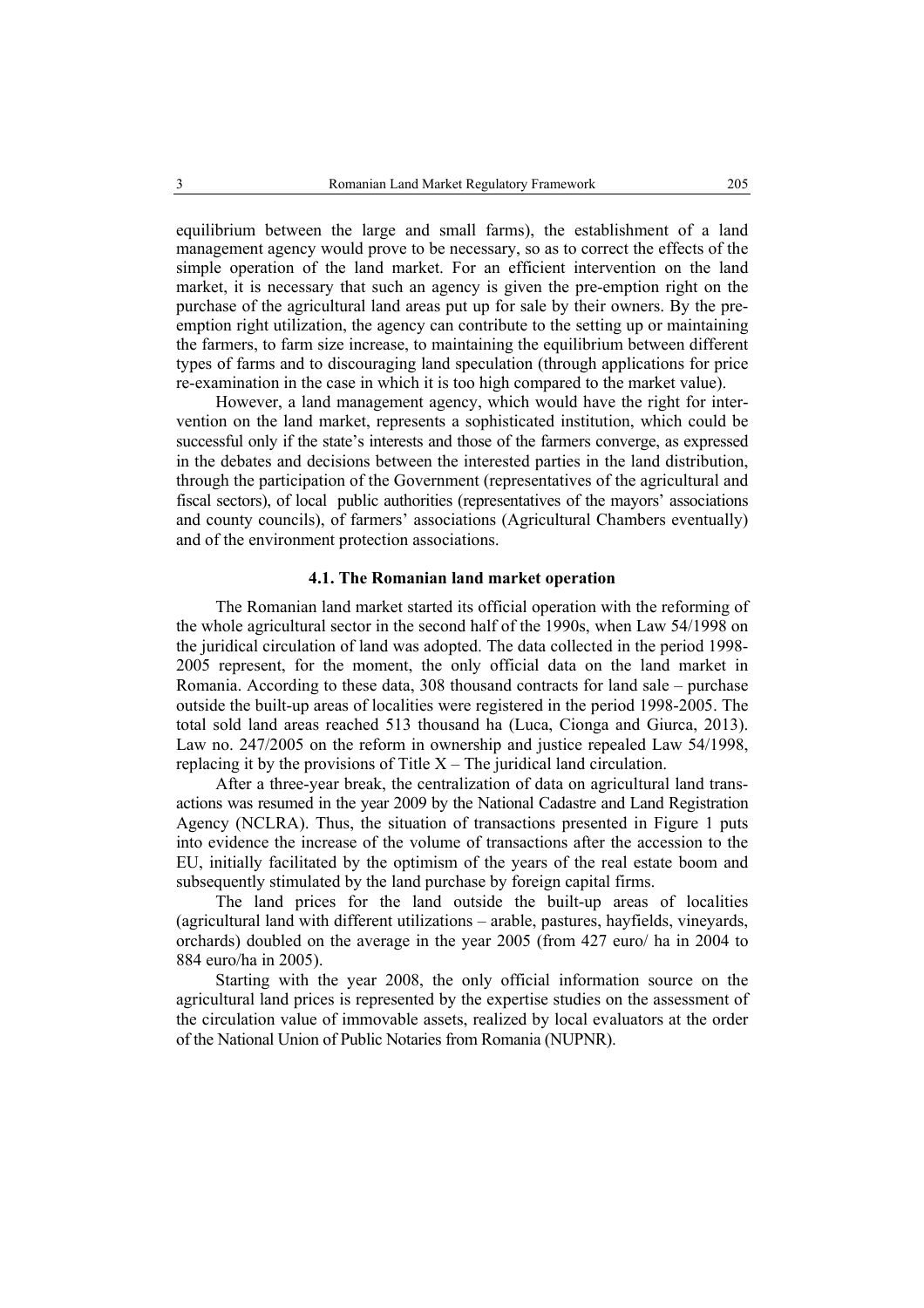#### 206 and Lucian Lucian Lucian Lucian Lucian 2006 and 4 2006 and 4 2006 and 4 2007 and 4 2007 and 4 2007 and 4 2007 and 4 2007 and 4 2007 and 4 2007 and 4 2007 and 4 2007 and 4 2007 and 4 2007 and 4 2007 and 4 2007 and 4 200



Figure 1. The volume of agricultural land transactions from the outside areas of Romanian localities.

The comparison of these estimative prices with the average prices effectively registered in 2005 shows that in this period the agricultural land prices significantly increased mainly in the Western part of the country. The data of evaluations ordered by NCLRA, weighted with the transactions volume at the level of each region, completed with data obtained from own surveys for the period 2006-2008, reconstitute the evolution of agricultural land prices, as presented in Figure 2.

The analysis of data collected from official sources and from special surveys reveals a better operation of the land market in Romania in the post-accession period, compared to the pre-accession period; this is due to the continuous liberalization of the legislation on the juridical circulation of land, as well as to the conjuncture of the strong economic growth in the period 2004-2008 (which also generated certain speculative actions). Thus, the volume of agricultural land transactions grew from an annual average of about 100 thousand ha, in the period 2002-2006, to an annual average of about 200 thousand ha, in the period 2007-2012, with an increasing trend in the last three years (245 thousand hectares were transacted in the year 2012).

Under continuous growth from the year 2003 until 2008, the prices of land areas outside the localities, in euro, were down in 2009 and 2010, but they resumed their growth in 2011 and 2012, when they averagely reached over 1000 euro/ha. This average hides the great differences between prices, generated by the soil quality, land proximity to the access ways or to towns and the location in certain counties where the investors' interest was great (in general, in the country's West zone or in the South-East, as shown in Figure 3).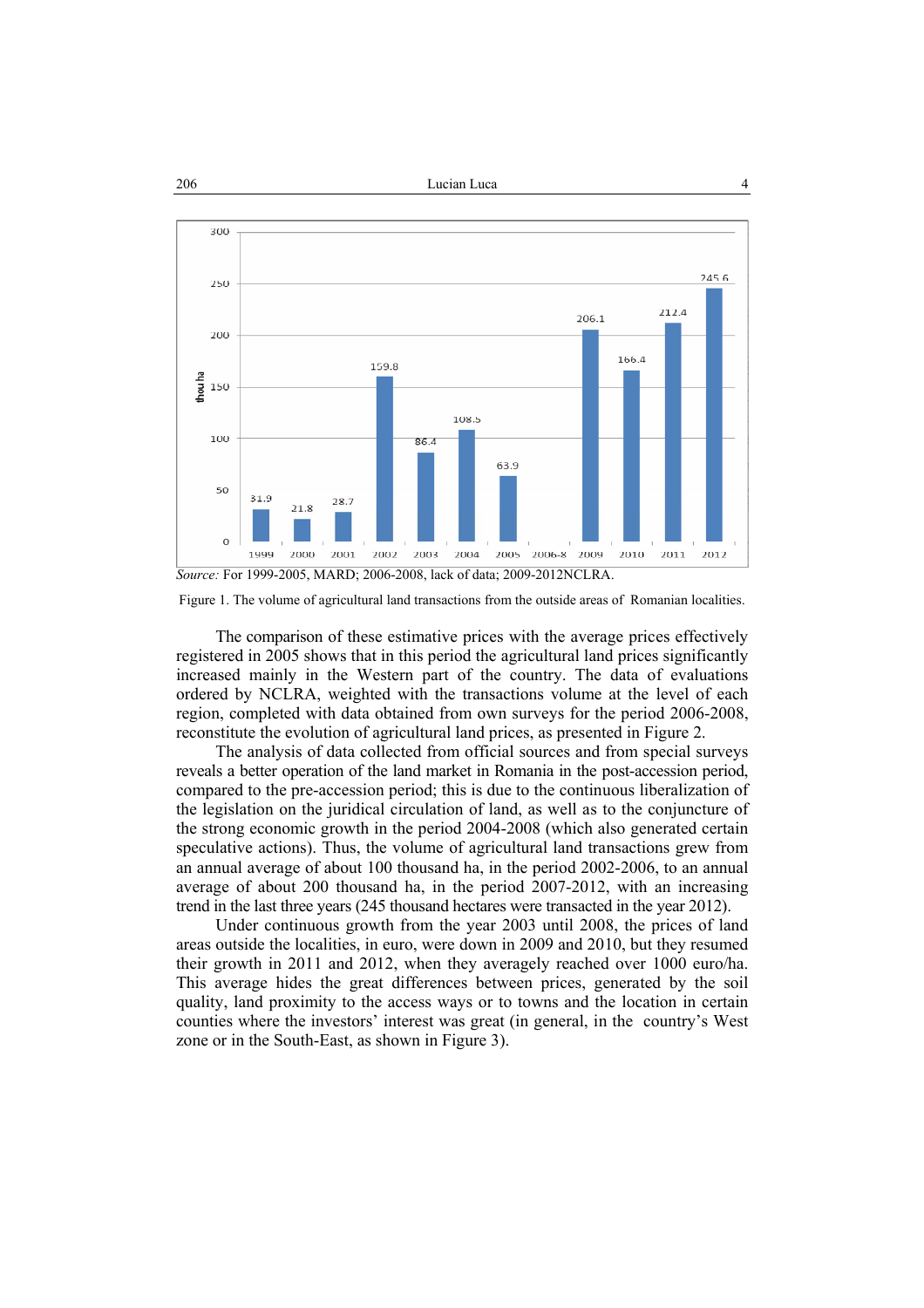

*Source:* For 1999-2005, MARD; 2006-2012, assessments on the basis of NUPNR data, NCLRA and from own surveys.



Figure 2. Evolution of estimated agricultural land prices in Romania.

 *Source:* NCLRA.

Figure 3. The counties land with transactions over 10 thousand ha per year in the outside built-up area of localities.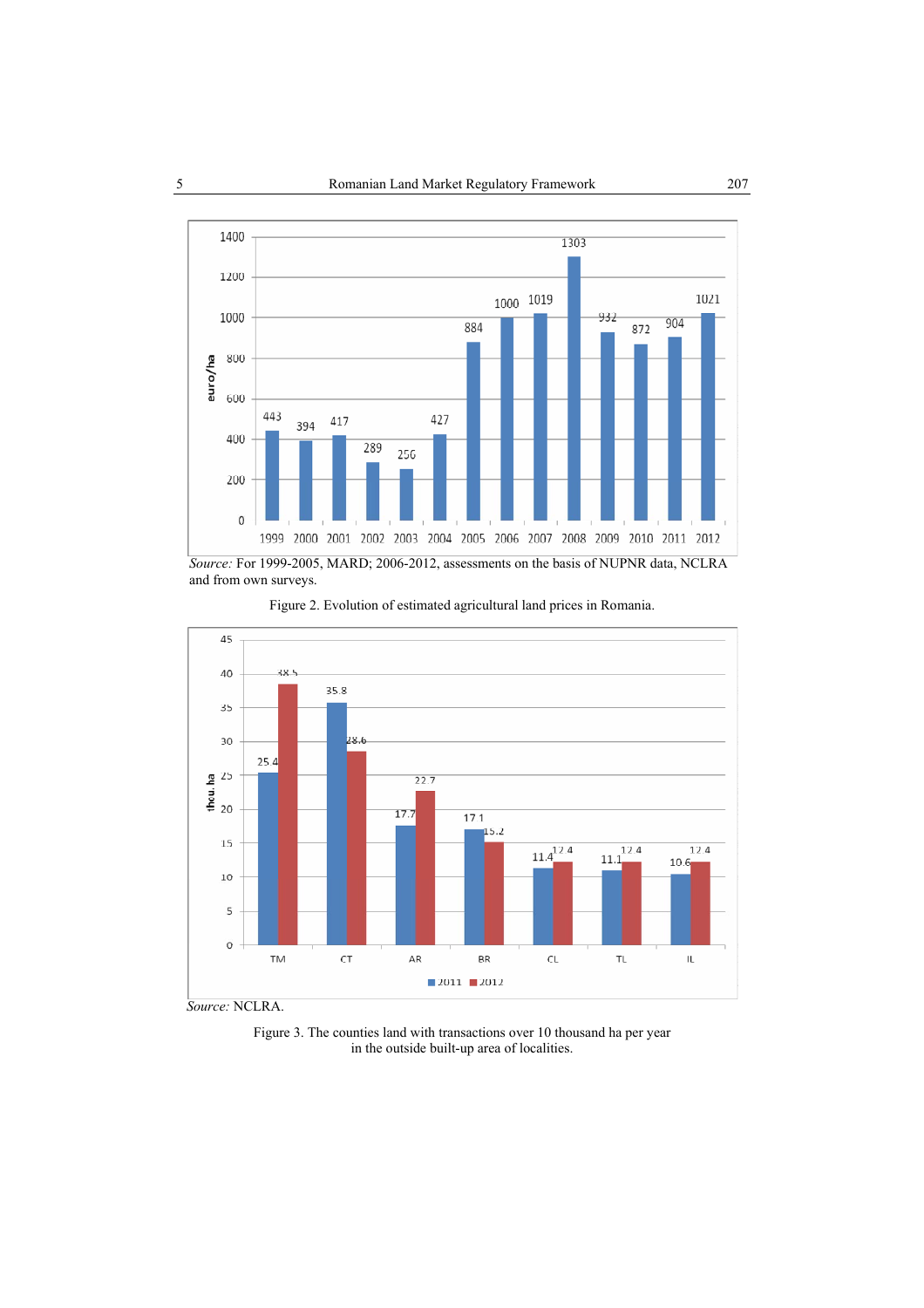The assessments of the real estate agencies also show an increase of the agricultural land prices starting with 2011, a strong increase in the year 2013, when the lowest prices negotiated prices by the agencies (we speak about relatively large areas) were 1500-1800 euro/ha, while the higher prices amounted to 3800- 4200 euro/ha.

#### **4.2. Agricultural land acquisition by foreigners**

In many countries, land acquisition by foreign investors was severely restricted by the transitory regulations that were enforced in the New Member States, as a derogation from the EU legislation on the domestic market. Yet there were no restrictions on land use (through land lease) by foreign investors. The percentage of leased land largely differs, reflecting the existing agricultural farm structures in different countries (in Slovakia and Czech Republic it represented more than 90%, while in Poland about 30%). The restrictions on the agricultural land transactions had a negative influence upon development, the land ownership laws having an impact upon efficiency. As regards the direct foreign investments, it was considered that they would largely have positive consequences for the receiving countries, due to the capital and technology inflows; as a consequence, a complete liberalization of the land markets in the New EU Member States was recommended.

After the accession, a foreign citizen of a EU Member State could own agricultural land if he established his residence in Romania and if he had previously been a farmer in the Member State, as an exception from the restrictions on acquiring agricultural land ownership by the Member States nationals, valid for seven years from the moment of Romania's accession. The number of foreigners who used this right was relatively low (see Figure 4).

However, the most common form of farm organization by a foreign farmer, both before and after the accession, was the commercial company registered in Romania (Romanian legal entity, yet with foreign capital) that can purchase and use agricultural land as any other commercial company with autochthonous capital. According to the evidence of the Ministry of Agriculture and Rural Development (MARD), the agricultural area owned by the foreign citizens in Romania totalled 700 thousand hectares in 2011, a quarter of this being owned by firms with Italian capital, followed by those with German, Arabian, Hungarian, Spanish, Austrian, Danish capital. It should be mentioned that these data most probably refer both to land into ownership and to leased in land (yet MARD does not specify this).

The prolongation of the restriction on land purchasing by foreigners after January 1, 2014 would have presupposed the modification of the Accession Treaty (a quasi-impossible operation). On the other hand, the economic and social situation that motivated this restriction introduction at the moment of accession negotiations has not essentially changed. Even if the land restitution process is almost completed, the land disputes that emerged following its application are still numerous, and their settling up needs a complex corrective intervention (Rusu, 2012).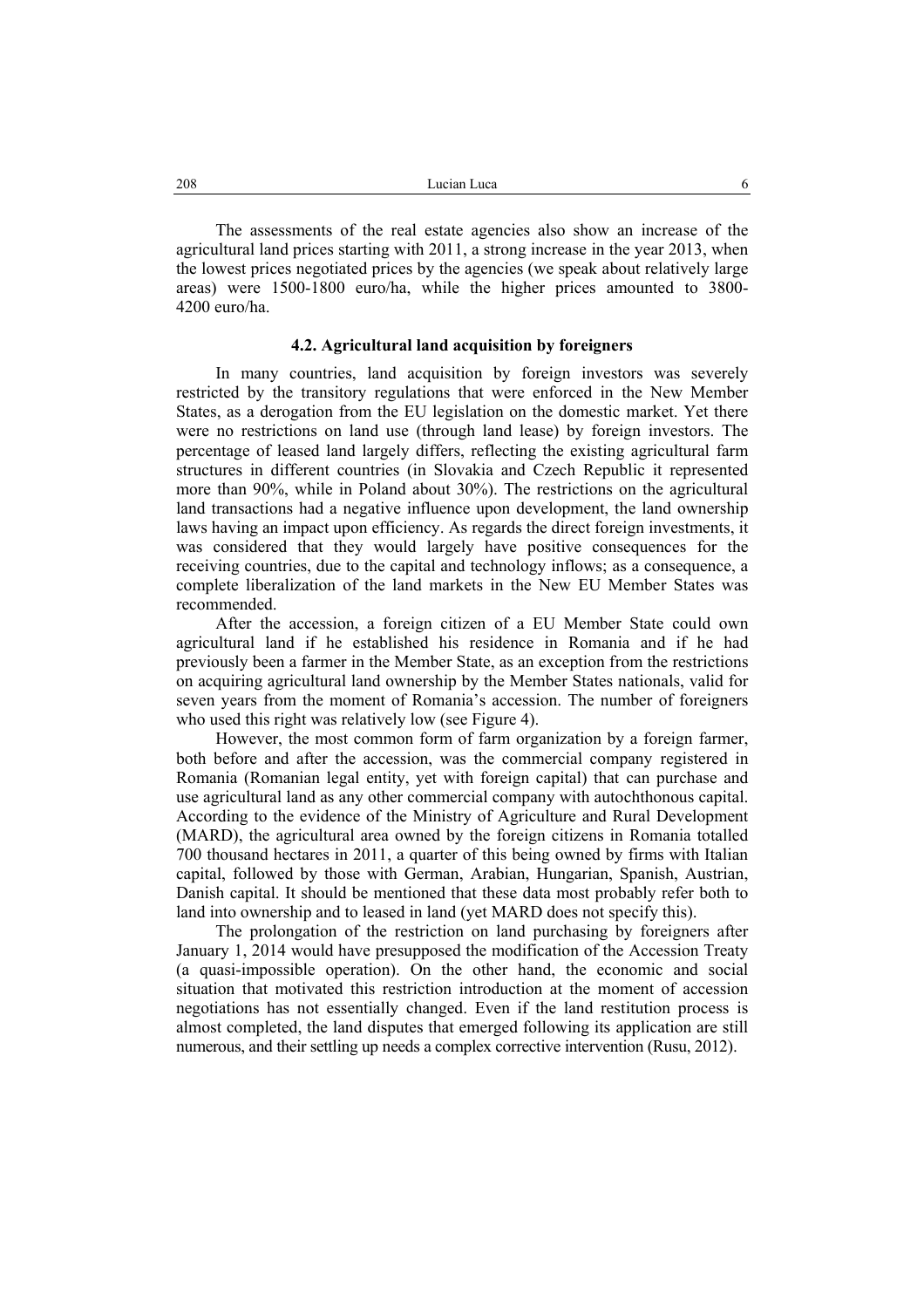

*Source:* APIA (Agency for Payments and Interventions in Agriculture).



By comparing the land ownership regime in Romania with that in Hungary and Poland, countries that are also close to the restriction ending, reveals how different the situation in these countries is (Steriu and Otiman, 2013). In the Accession Treaty, Hungary had foreseen a provision by which at the end of the 7 years of restriction application, it could ask the European Commission for the prolongation for maximum 3 years; the prolongation was asked for and approved, but in Hungary the legal entities (of Hungarian or foreign nationality) cannot buy agricultural land. Poland negotiated a transition period of 12 years that has not ended yet, but in this country, the Polish legal entities can buy agricultural land, on the condition they do not have majority foreign capital.

## **4.3. The partial solutions provided by Law no. 17 of 2014**

Confronted with a rather mediatic pressure, in relation to the end of the restriction on land acquisition by foreigners, in the year 2013 MARD initiated a draft law on the regulation of agricultural land transactions in the outside areas of localities, with the goal to discourage eventual speculative land acquisitions (not necessarily by foreigners). It seems that the proposed legislative solutions were inspired by the measures listed in (Popescu, 2013, pp. 64-66). Unfortunately, the draft law tried to find solutions to several problems that had remained unsolved in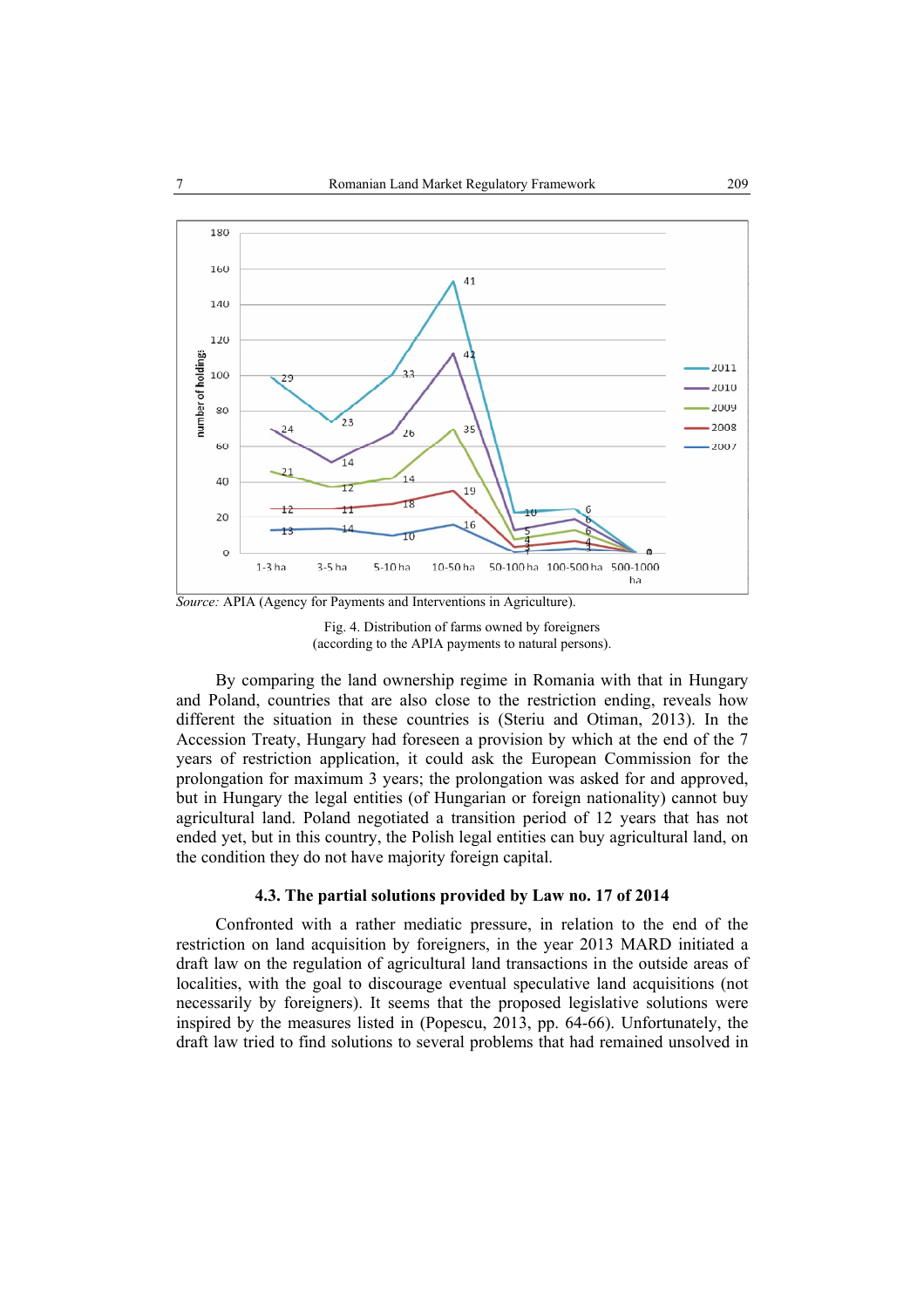the Romanian agricultural sector, which led to the design of a confused draft law. Its debating in the Parliament in emergency regime permitted only a partial correction of the contradictory or limitative approaches, which subsequently entitled resubmitting the law into the Parliament for re-examination by the country's President<sup>1</sup>.

The first goal of the draft law regulating the sale-purchase of agricultural land, which remained unchanged in the variant of the law promulgated by the President, is "ensuring food security" (Art. 1, Law 17/2014). This subordination of the land market regulation to a complex and important goal is justified by the different approaches to food security, which is differently regarded at the national level and at household level. At the same time, other concepts specific to food security are also influenced by the situation of the country's land resources of the country, directly or indirectly (through the agricultural prices), namely: food consumption availability, share of food expenditures in household consumption, self-consumption. On the other hand, the national, European and global conjunctures create differences between reaching food security under normal economic conditions compared to the situations of crisis, or within the national agricultural market versus overall European common market. However, inside the EU, the role of the markets in ensuring food supply is decisive, the result being the stability specific to a large market.

In reference to the possible threats on the food security, generated by the potential control of foreigners upon a part of the Romanian agricultural production, these could become reality in the conditions of not ensuring the domestic supply and of the increase of food prices. An even more concrete threat would be represented by foreigners' taking possession of the Romanian agricultural land, who could thus become important beneficiaries of the EU subsidies. The consequences of this situation could be of concrete agricultural nature (soil degradation risk) and also symbolical (impact upon the national sovereignty).

The main new provisions of the law approved in the Parliament in December 2013 refer to: i) the extension of the pre-emption right from the lessee to the coowners and land neighbours; ii) introduction of the pre-emption right of the State on the purchase of agricultural land through the Agency of State Domains (ASD), which has passed into the subordination of the General Secretariat of the Government; iii) MARD involvement in the process of approving the sale-purchase of agricultural land from the areas outside the localities, at the central structure level (for the transactions over 30 ha) or at the level of county structures (for the transactions under 30 ha).

 $1$  On this occasion, together with the suggestions for the correction of the confused approaches, the President made a proposal for introducing the reciprocity principle in agricultural land acquisition in the law (President of Romania, 2014); the proposal was fast adopted in the Parliament and it contravened the provisions on the free capital circulation from the accession treaty, being also in contradiction with Law 312 of 2005, which stipulated that the citizens and legal entities in a Member State "can acquire the ownership right upon land under the same conditions with those provided for in the law for the Romanian citizens and for the Romanian legal entities" (Art. 3, Law 312/2005). That principle of reciprocity was subsequently eliminated by Law 68/2014.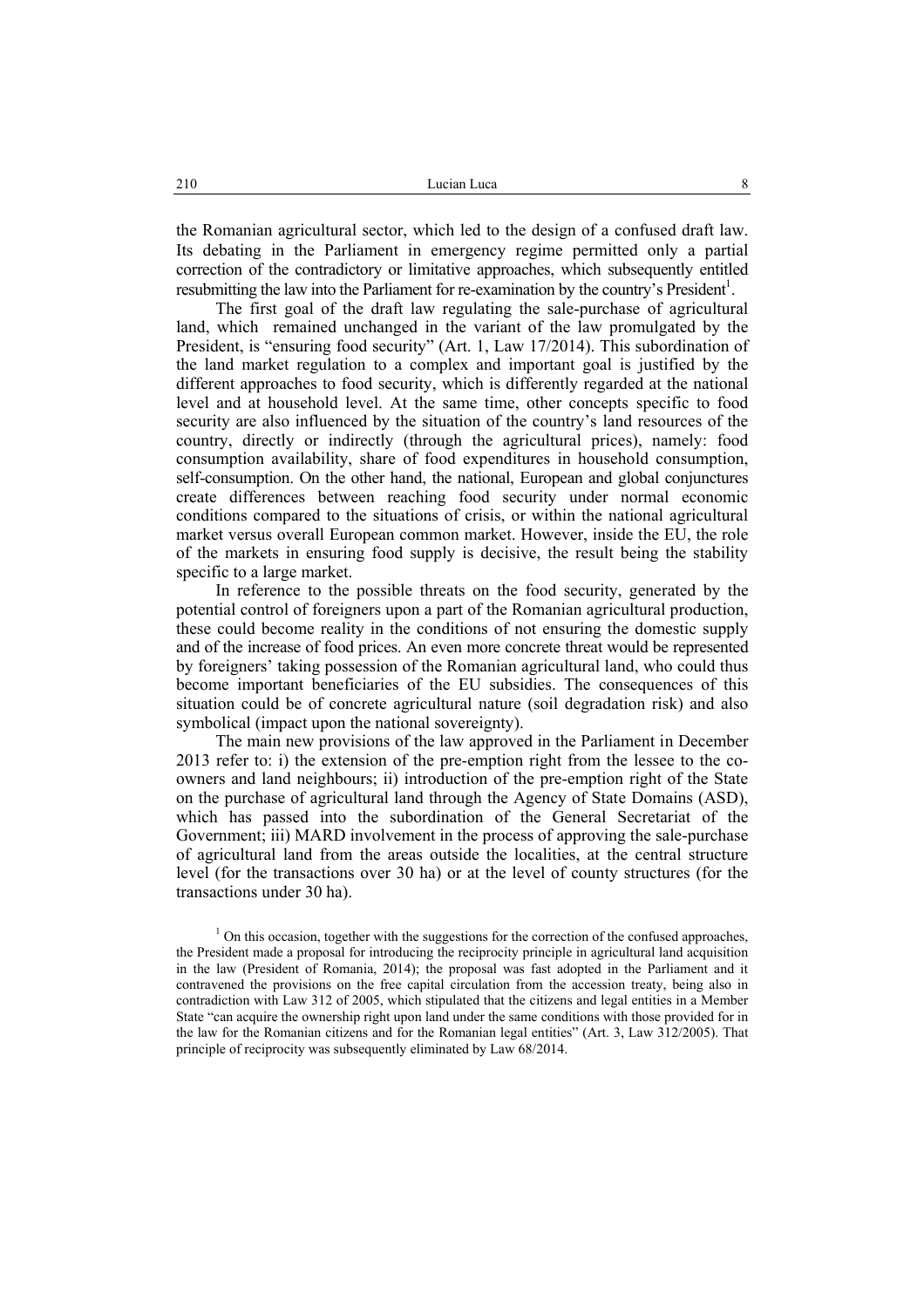The MARD proposals that the Parliament gave up were the following: i) limitation of the agricultural land properties of natural persons to 100 ha; ii) the requirements that the buyer must have agricultural skills (agricultural education/ 5-year expertise in agriculture); iii) the restriction on the subsequent land re-sale for up to 10 years; iv) the obligation to farm the acquired land areas.

Overall, Law 17/2014 contributes to increased bureaucracy in the process of agricultural land sale-purchase in the areas outside the localities (also through the necessity to obtain certain authorizations from the military or cultural structures) and it imposes too complicated requirements regarding the cadastre documents. Among the provisions with positive potential we could be mentioned the creation of a database with agricultural land transactions (that will prove to be useful if all the transactions are centralized) and the creation of the framework for the state's intervention on the land market (however the law should explicitly stipulate the conditions in which the land will be purchased or sold by the state).

### **5. CONCLUSIONS**

Taking into consideration that the efficiency of the land markets is measured through their ability to transfer the land from the less productive to the more productive users, an evaluation of the agricultural land market, based on the volume of transactions and the level of the sale-purchase prices, reveals an increase of transacted areas in the post-accession period, under the background of higher prices, by comparison to the pre-accession period. The acquisition of a significant agricultural area by the foreign firms, which normally should have positive consequences for Romania's agriculture, could have negative consequences on the country's food security, in the context of a high volatility of agricultural prices.

Law 17 of 2014 creates the framework for the state's intervention on the land market and provides certain facilities to some categories of natural persons in Romania, yet it is quite difficult to anticipate a positive effect on the agricultural farm structure, as long as there is no policy for the farm structure orientation in reality.

#### **REFERENCES**

<sup>1.</sup> Alexandri, C. (2001), *Securitate şi echilibru alimentar în România*, Editura Geea, Bucureşti.

<sup>2.</sup> Luca, L. (2011), *Piaţa terenurilor agricole din România după aderarea la Uniunea Europeană*, în Otiman, P.I., Toderoiu, F., Sima, E. (coordonatori), *Cercetări de economie agrară şi dezvoltare rurală 1990-2010: realizări şi perspective*, Editura Academiei Române, Bucureşti.

<sup>3.</sup> Luca, L., Cionga, C., Giurca, D. (2012), *Consolidarea exploataţiilor agricole*, studiu pentru Comisia Naţională de Prognoză, Editura Economică, Bucureşti.

<sup>4.</sup> OECD (2009), *Farmland Conversion: The Spatial Dimension of Agricultural and Land-use Policies*, OECD Publishing, Paris.